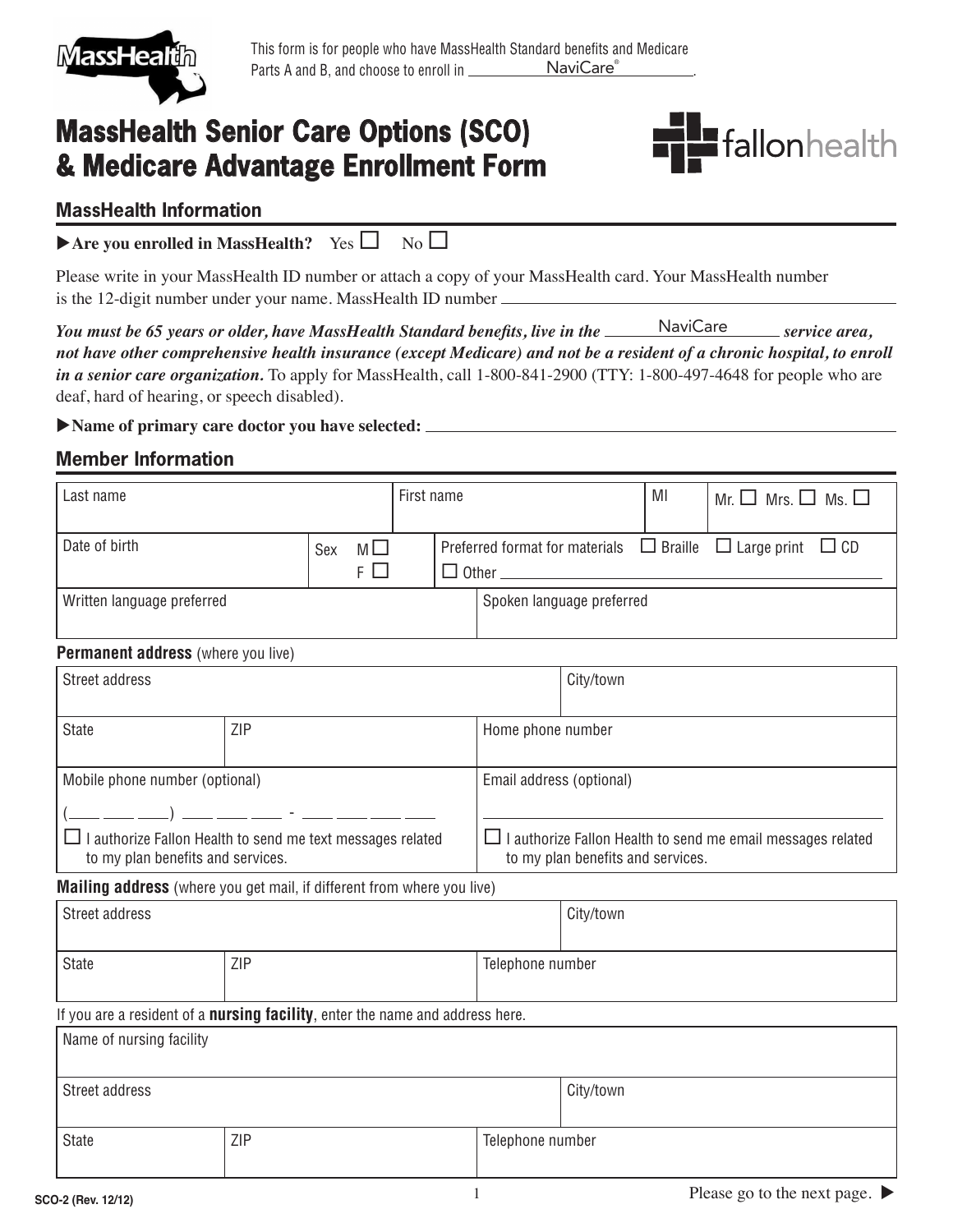## **Medicare Information**

| ▶ Please take out your red, white and blue Medicare<br>card to complete this section.                                                            |                                                     |  |
|--------------------------------------------------------------------------------------------------------------------------------------------------|-----------------------------------------------------|--|
| • Fill out this information as it appears on your<br>Medicare card.                                                                              | Name (as it appears on your Medicare card):         |  |
| $-OR -$                                                                                                                                          | <b>Medicare Number:</b>                             |  |
| • Attach a copy of your Medicare card or your<br>letter from the Social Security Administration or<br>Railroad Retirement Board.                 | Is entitled to:<br>Effective date:                  |  |
| You must have Medicare Part A and Part B to join<br>a Medicare Advantage plan.                                                                   | HOSPITAL (Part A)<br>$\Box$ MEDICAL (Part B) $\Box$ |  |
| <b>Other Health Insurance</b>                                                                                                                    |                                                     |  |
| Do you have any health insurance other than Medicare and MassHealth? Yes $\Box$<br>If you answered yes, what is the name of the other insurance? | $No$ $\Box$                                         |  |

### **Your Medical Care**

By completing this enrollment application, I agree to the following:

 is a Medicare Advantage plan and has a contract with the federal government. Fallon Health

also has a contract with the Commonwealth of Massachusetts/MassHealth. I will need to keep my MassHealth Standard and my Medicare Parts A and B. I can be in only one Medicare Advantage plan at a time and I understand that my enrollment in this plan will automatically end my enrollment in another Medicare health plan or prescription drug plan. It is my responsibility to inform you of any prescription drug coverage that I have or may get in the future. Because I have MassHealth and Medicare Parts A and B, I may leave \_NaviCare HMO SNP\_ or make changes only at certain times of the year when an enrollment period is available (Example: Because you have MassHealth, once per calendar quarter during the first nine months of the year), or under other certain special circumstances. Fallon Health

Because I have MassHealth and not Medicare Part A and/or B, I may leave MaviCare SCO at any time. I will no longer be covered by **NaviCare SCO** on the first day of the month following the month I request to leave NaviCare SCO ... (Example: I request to leave this plan on July 10; I am no longer covered by this plan on August 1.)

NaviCare serves a specific service area. If I move out of the area that SaviCare serves, I need to notify the plan so that I can disenroll and find a new plan in my new area. Once I am a member of NaviCare \_\_\_\_\_\_, I have the right to appeal plan decisions about payment or services if I disagree with them. I will read the Evidence of Coverage from \_\_\_\_\_\_ NaviCare \_\_\_\_\_ when I receive it to know which rules I must follow in order to receive coverage with this Medicare Advantage plan. I understand that Medicare beneficiaries are generally not covered under Medicare while out of the country except for limited coverage near the U.S. border.

I understand that beginning on the date that NaviCare coverage begins, I must get all my health care from NaviCare with the exception of emergency or urgently needed services or out-of-area dialysis services. Services authorized by \_\_\_\_\_\_ NaviCare \_\_\_\_\_\_ and other services contained in my \_\_\_\_\_\_ NaviCare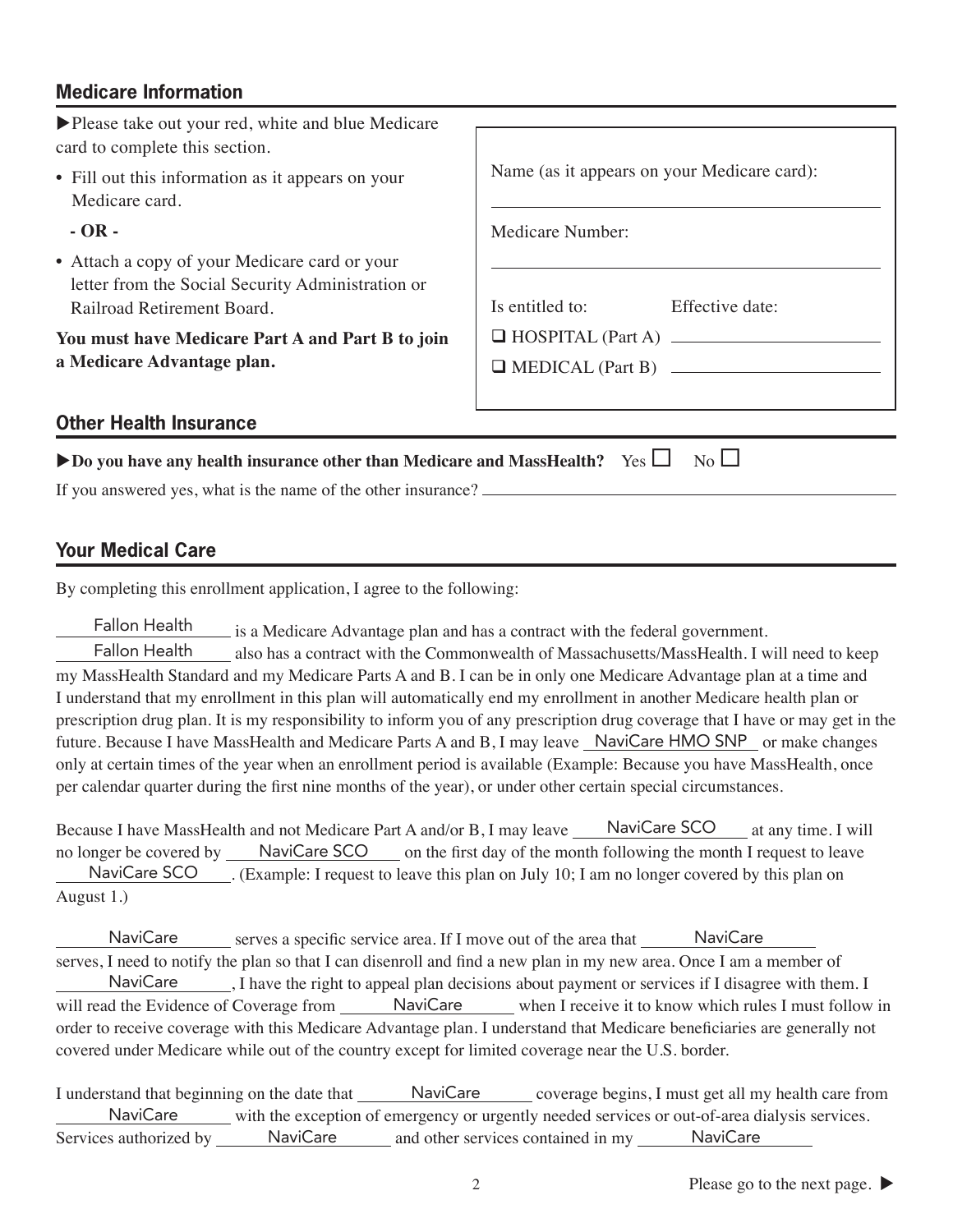Evidence of Coverage document (also known as a member contract or subscriber agreement) will be covered. Without authorization, NEITHER MEDICARE NOR NAVICARE WILL PAY FOR THE SERVICES. NAVICARE

I understand that if I am receiving assistance from a sales agent, broker, or other individual employed by or contracted with NaviCare here is the may be compensated based on my enrollment in NaviCare here is not need to have not need to have negative.

#### **Release of Information**

By joining this Medicare health plan, I acknowledge that the Medicare health plan will release my information to Medicare and other plans as is necessary for treatment, payment, and health care operations. I also acknowledge that NaviCare HMO SNP will release my information to Medicare, who may release it for research and other purposes that follow all applicable federal statutes and regulations. The information on this enrollment form is correct to the best of my knowledge. I understand that if I intentionally provide false information on this form, I will be disenrolled from the plan.

I understand that my signature (or the signature of the person authorized to act on behalf of the individual under the laws of the state where the individual resides) on this application means that I have read and understand the contents of this application. If signed by an authorized individual (as described above), this signature certifies that: 1) this person is authorized under state law to complete this enrollment and 2) documentation of this authority is available upon request by NaviCare HMO SNP or by Medicare.

*One of our Enrollee Service Representatives will be calling you within the next 10 days to verify the information on this form and to make sure you understand our plan rules.*

| Please provide a telephone number we may use for that call:                                                                                                                                                                                                  |  |  |  |  |
|--------------------------------------------------------------------------------------------------------------------------------------------------------------------------------------------------------------------------------------------------------------|--|--|--|--|
| Best time to call: ___________ morning ______________ afternoon _______________ evening                                                                                                                                                                      |  |  |  |  |
| Signature<br>Signature<br>The Signature<br>The Signature<br>The Signature<br>The Signature<br>The Signature<br>The Signature<br>The Signature<br>The Signature<br>The Signature<br>The Signature<br>The Signature<br>The Signature<br>The Signature<br>The S |  |  |  |  |
|                                                                                                                                                                                                                                                              |  |  |  |  |
|                                                                                                                                                                                                                                                              |  |  |  |  |
|                                                                                                                                                                                                                                                              |  |  |  |  |
| If you have chosen an authorized representative, the authorized representative must sign above and provide the following<br>information.                                                                                                                     |  |  |  |  |
|                                                                                                                                                                                                                                                              |  |  |  |  |
|                                                                                                                                                                                                                                                              |  |  |  |  |
|                                                                                                                                                                                                                                                              |  |  |  |  |
| Relationship to enrollee:                                                                                                                                                                                                                                    |  |  |  |  |